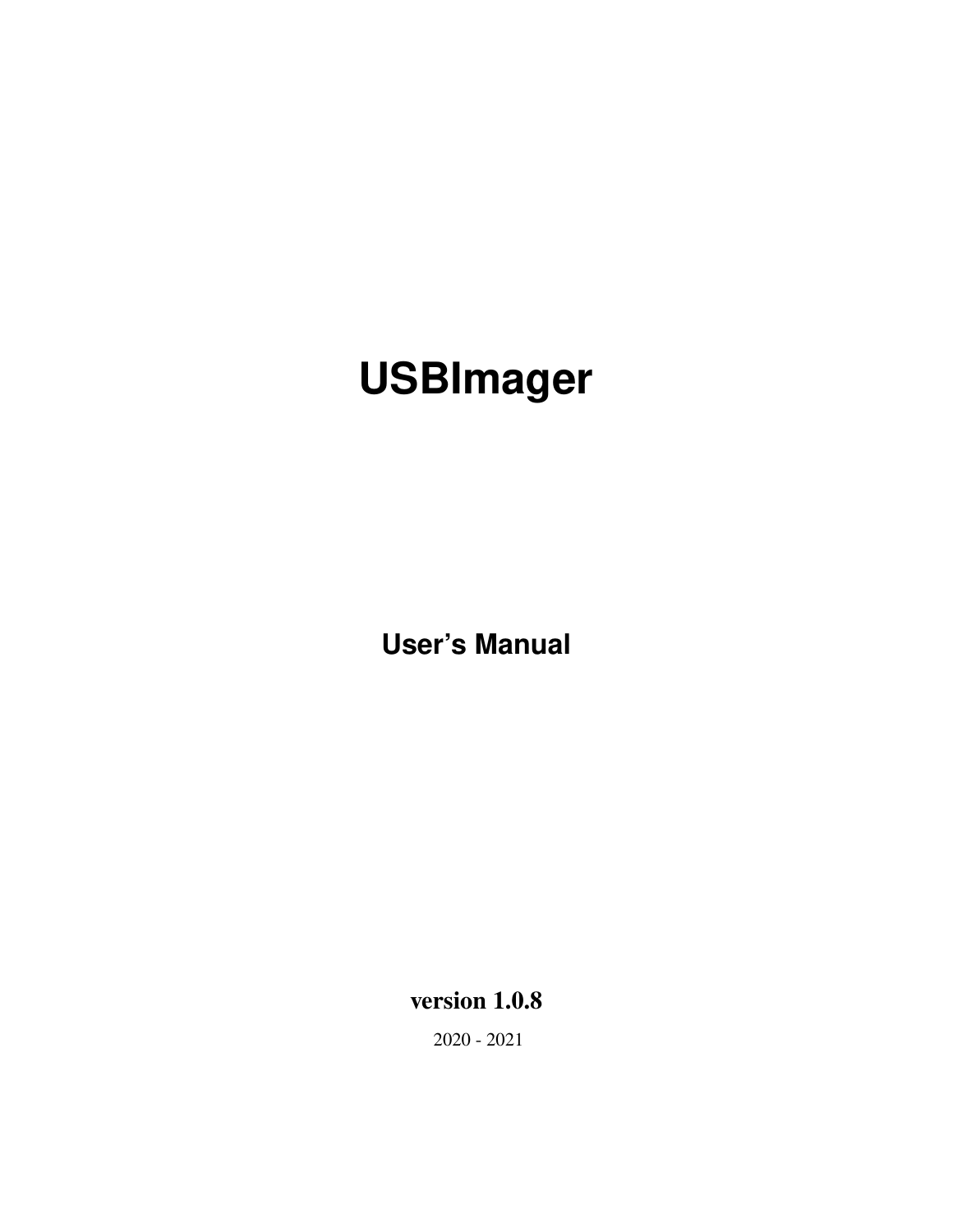### **Copyright**

USBImager is the intellectual property of

 *Baldaszti Zoltán Tamás (BZT) bztemail at gmail dot com*

and licensed under the

#### **MIT licence**

Copyright (C) 2020 - 2021 bzt (bztsrc@gitlab)

 Permission is hereby granted, free of charge, to any person obtaining a copy of this software and associated documentation files (the "Software"), to deal in the Software without restriction, including without limitation the rights to use, copy, modify, merge, publish, distribute, sublicense, and/or sell copies of the Software, and to permit persons to whom the Software is furnished to do so, subject to the following conditions:

 The above copyright notice and this permission notice shall be included in all copies or substantial portions of the Software.

 THE SOFTWARE IS PROVIDED "AS IS", WITHOUT WARRANTY OF ANY KIND, EXPRESS OR IMPLIED, INCLUDING BUT NOT LIMITED TO THE WARRANTIES OF MERCHANTABILITY, FITNESS FOR A PARTICULAR PURPOSE AND NONINFRINGEMENT. IN NO EVENT SHALL THE AUTHORS OR COPYRIGHT HOLDERS BE LIABLE FOR ANY CLAIM, DAMAGES OR OTHER LIABILITY, WHETHER IN AN ACTION OF CONTRACT, TORT OR OTHERWISE, ARISING FROM, OUT OF OR IN CONNECTION WITH THE SOFTWARE OR THE USE OR OTHER DEALINGS IN THE SOFTWARE.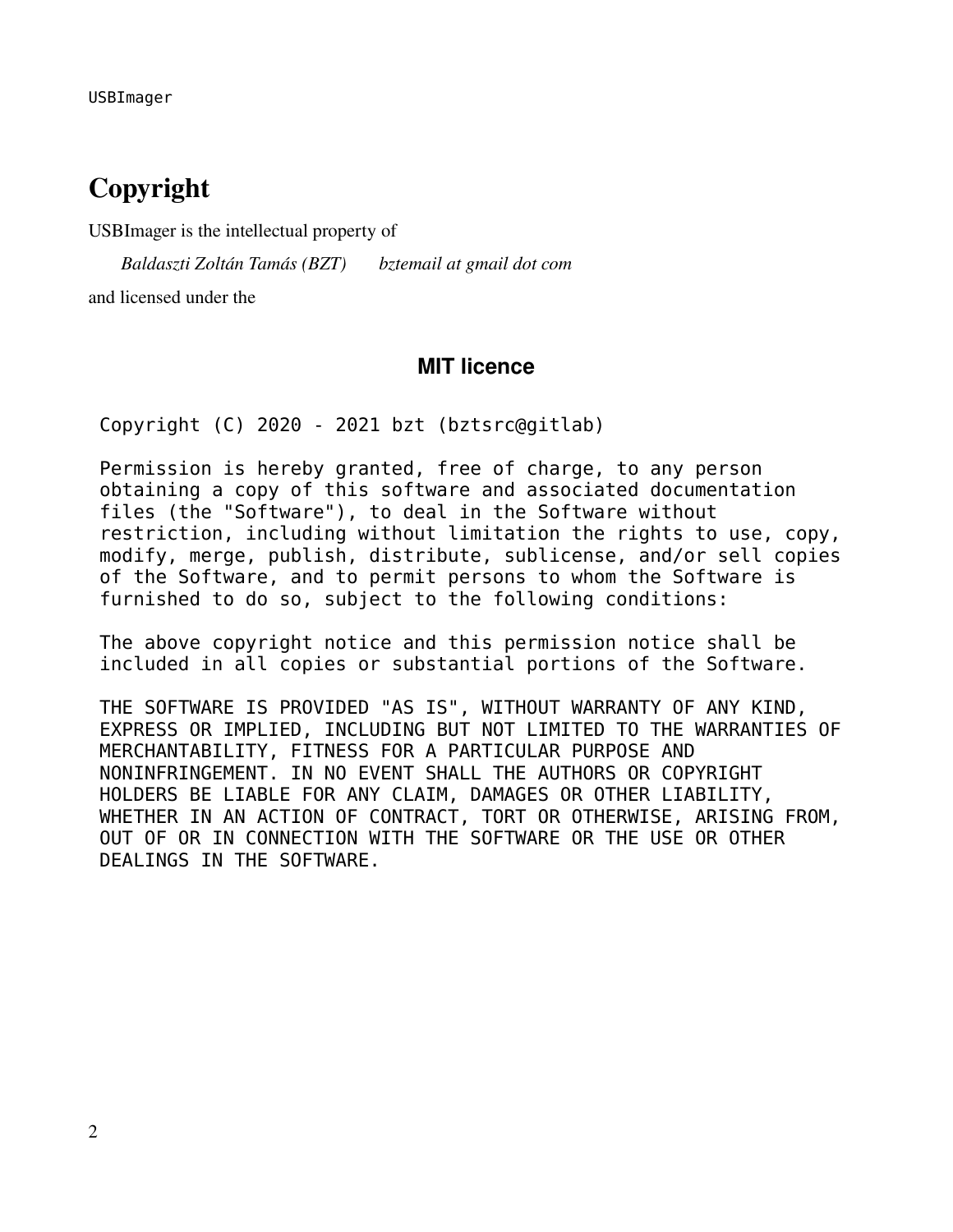# **Table of Contents**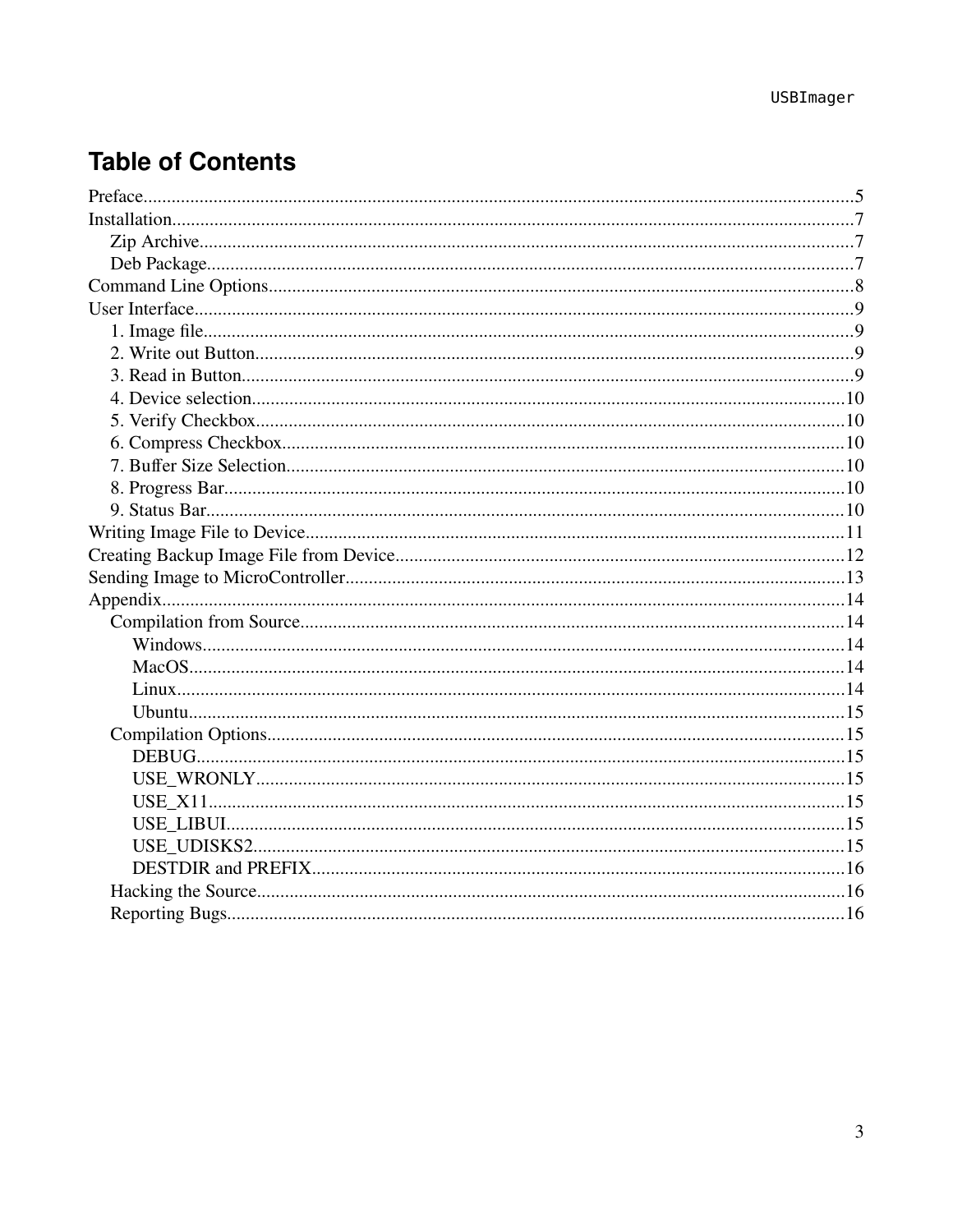*Page left blank intentionally*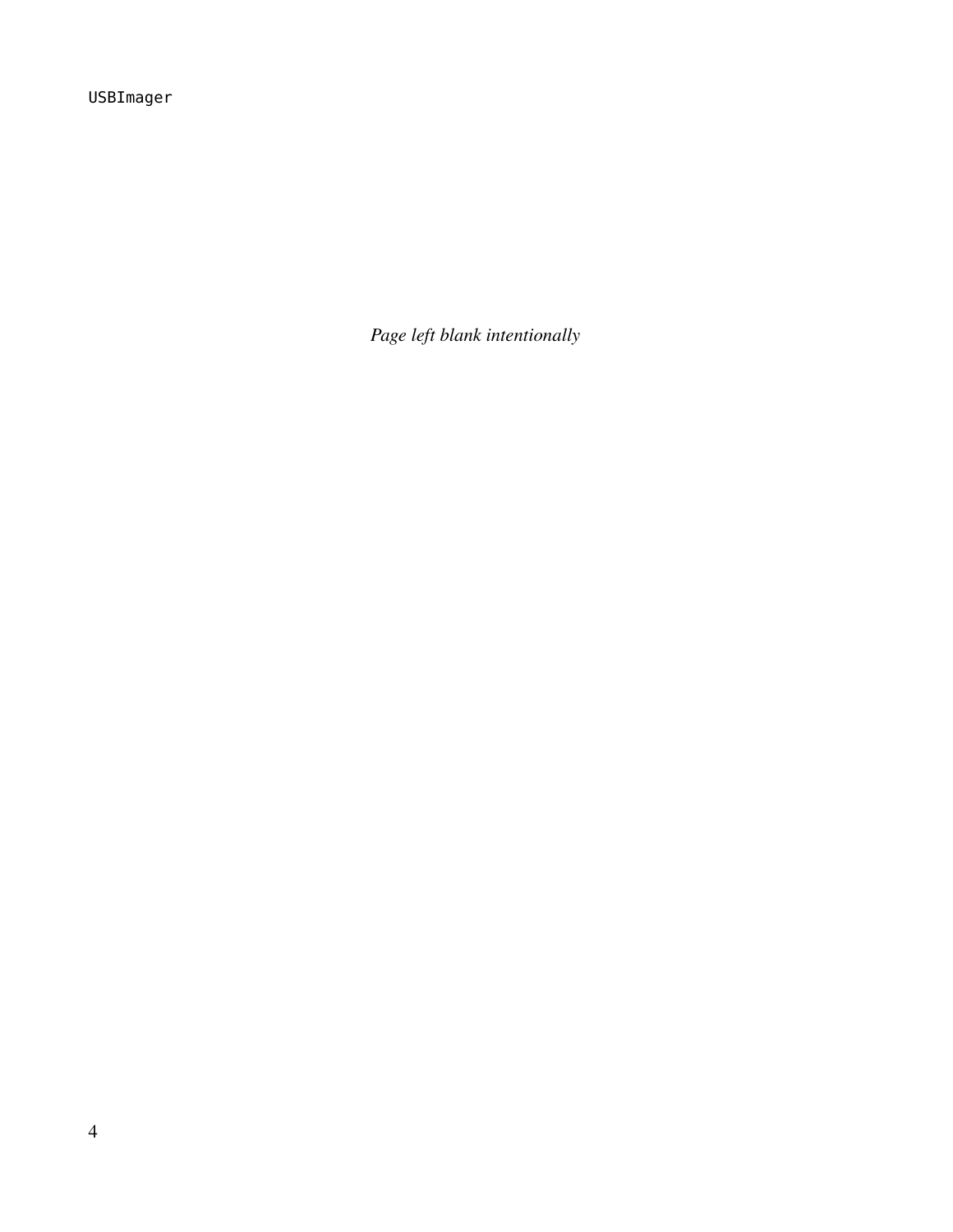### <span id="page-4-0"></span>**Preface**

*"Make each program do one thing well." / Ken Thompson /*

I felt a niche in a simple to use multi-platform application that can write a compressed disk dump image to an USB device. There are existing solutions, but they are either single platform (mostly Windows only), or incredibly bloated, and some have been found to spying on its users. Others work perfectly, but invoked from command line, which makes them unsuitable for average users.

So I've decided to create the simplest GUI application possible that does write images to devices. Because many OS images are distributed in compressed format, it makes sense for such an application to be able to decompress on-the-fly to save storage space and user's time. Although it wasn't originally planned, but due to pressure from users I've added backup capability as well.

What this application wasn't designed to do, and never will do, is downloading images from the internet. First, USBImager is capable of writing *any* image to disks, and it would be impossible to list all available options. Second, those options are changing all the time, new versions appear, and some become discontinued. There's no way to keep such a list always up-to-date. And finally, I wanted the application to work without any internet connection, to eliminate even the possibility of telemetry.

For the user interface, I've decided to use the native interface on all platforms. This made the development a bit harder, but has many benefits from the user's point of view. This guarantees that the application can be distributed as a single portable executable, as it has no library dependencies. It also guarantees that the application is small in size (currently less than 256 kilobytes on each platform).

The final result of this development (including the source and precompiled binaries for several platforms) can be obtained at:

#### <https://gitlab.com/bztsrc/usbimager>

This application is Open Source and Free Software, and comes without any warranty in the hope that it will be useful.

*Baldaszti Zoltán Tamás*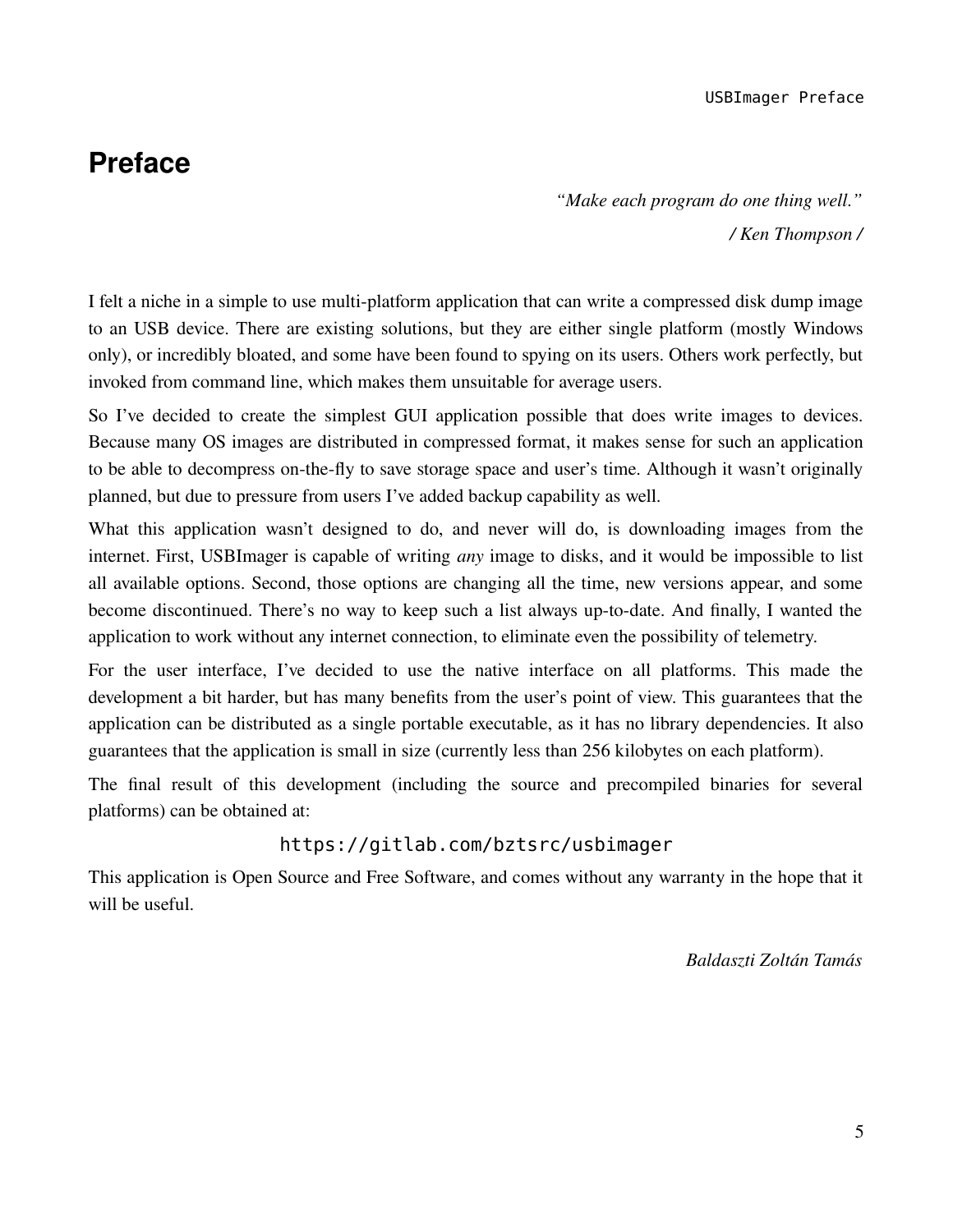*Page left blank intentionally*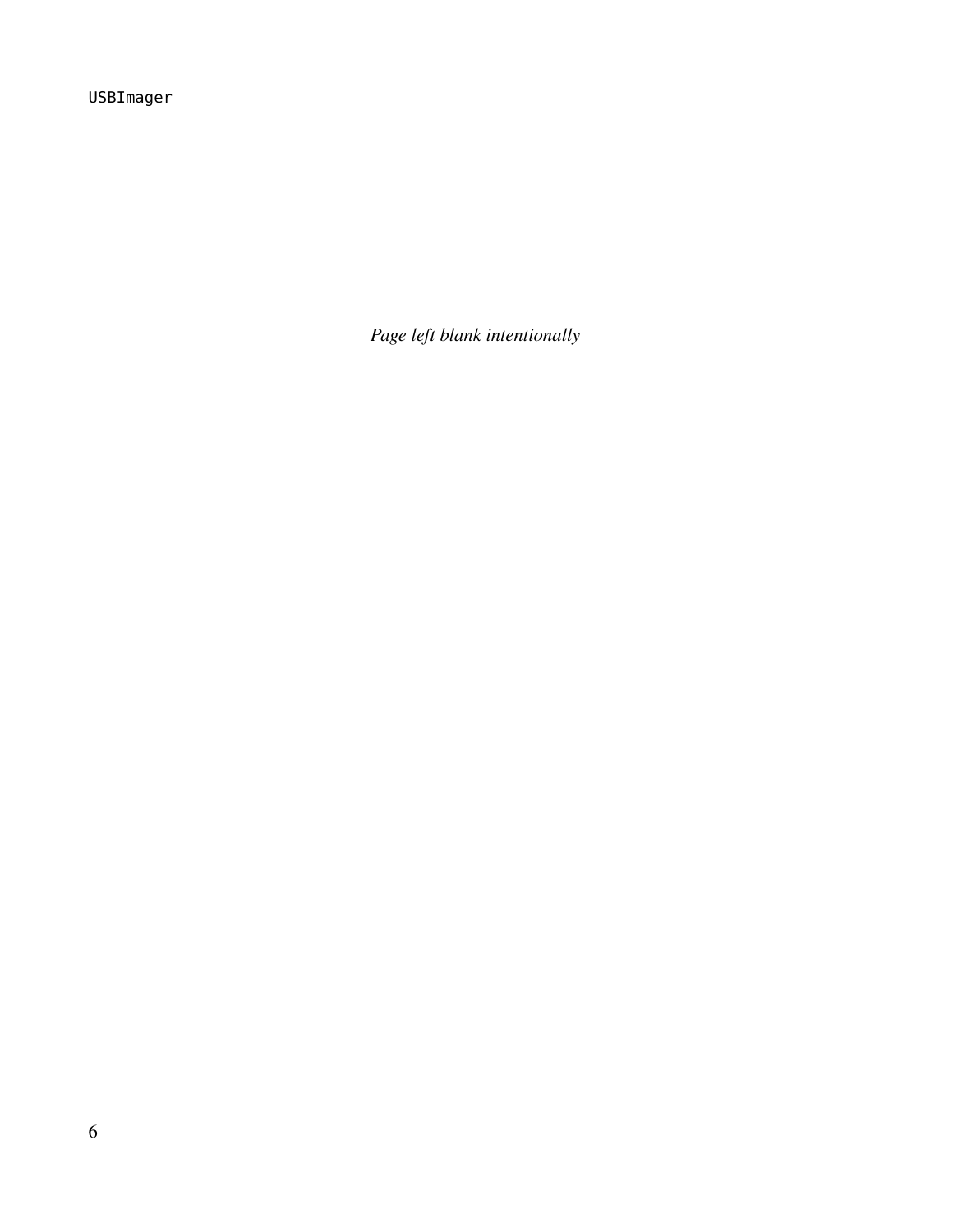# <span id="page-6-2"></span>**Installation**

USBImager is distributed in three flavours:

- 1. zip archive
- 2. deb package
- 3. source

The zip archive is the most universal, available for all platforms (Windows, MacOS, Linux). The deb package can be used on apt based Linux distributions (primarily RaspiOS and Ubuntu LTS, but should work on other distributions). Source is recommended for advanced users and on POSIX systems without binary USBImager distribution (BSDs, Minix etc.), see Appendix.

# <span id="page-6-1"></span>**Zip Archive**

Download one of the [zip archives](https://gitlab.com/bztsrc/usbimager/-/releases) for your desktop from the repository. Extract it to:

*C:\Program Files* (Windows) */Applications* (MacOS) */usr* (Linux)

On **Windows**, right-click on usbimager.exe and create a shortcut. On the shortcut's "Security" tab, you can set to run as Administrator. Then you can move the .lnk shortcut where ever you like (to your Desktop, into the Menu folder etc.) You can also set the command line options here, see below.

On **MacOS**: go to "System Preferences", "Security & Privacy" and "Privacy". Add USBImager to the list of "Full Disk Access". Or use "sudo /Applications/USBImager.app/Contents/MacOS/usbimager".

That's all. You can use USBImager without any further ado. Under MacOS and Linux it should appear in the Applications menu right away.

#### <span id="page-6-0"></span>**Deb Package**

If you've downloaded the [.deb version](https://gitlab.com/bztsrc/usbimager/-/releases), then you can install it with the following command:

```
sudo dpkg -i usbimager_*.deb
```
The deb versions depend on GTK-3+ and udisks2.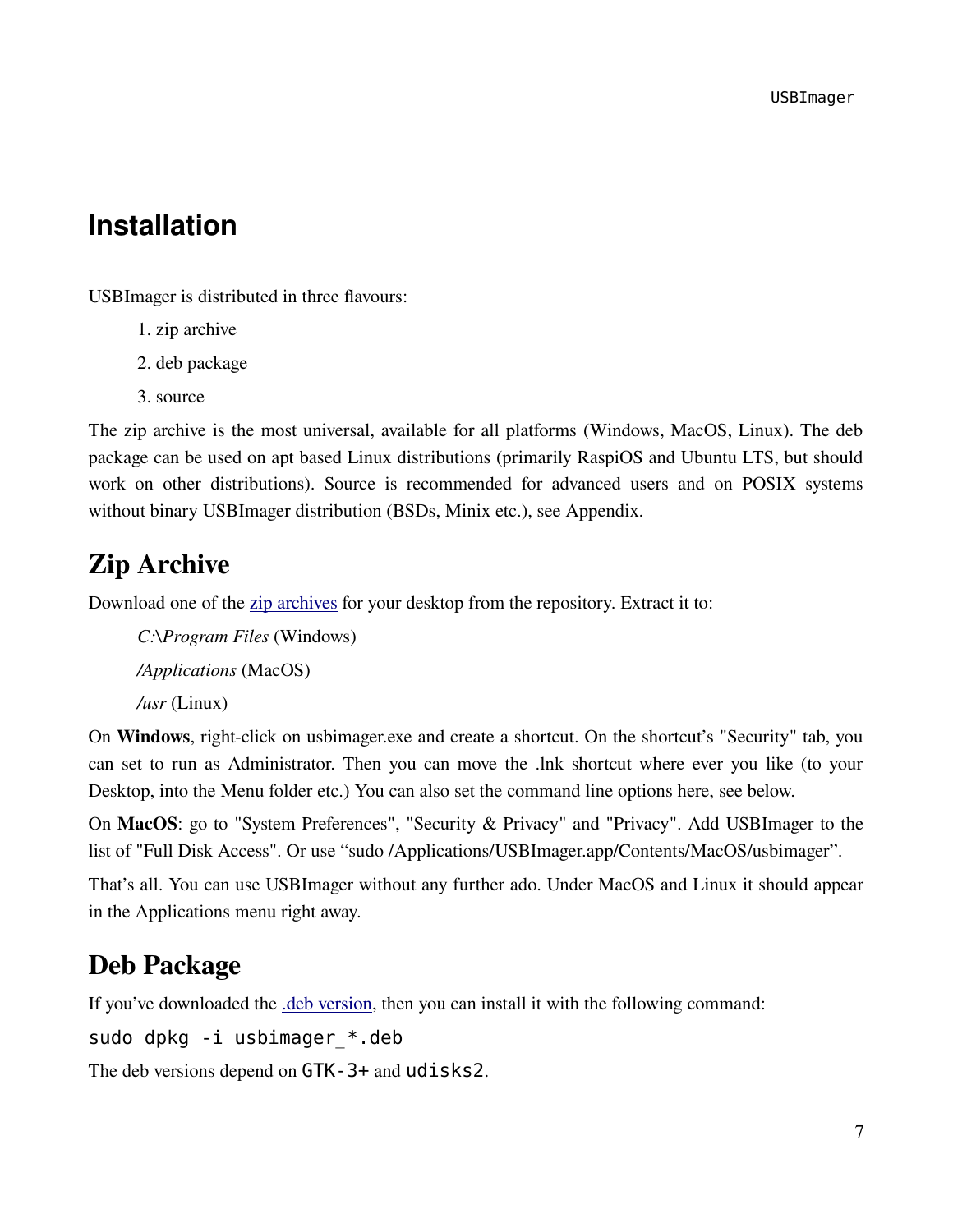USBImager Command Line Options

### <span id="page-7-0"></span>**Command Line Options**

USBImager is a GUI application, but more advanced users can specify options on the command line to alter its behaviour. Average users are free to skip this section.

For **Windows** users: right-click on usbimager.exe, and select "Create Shortcut". Then right-click on the newly created ".lnk" file, and select "Properties". On the "Shortcut" tab, in the "Target" field, you can add the flags.

| $-V / -VV$  | Print verbose diagnostics and statistics to <i>stdout</i> (under Windows, a new console window<br>will be opened).                                                                       |
|-------------|------------------------------------------------------------------------------------------------------------------------------------------------------------------------------------------|
| $-Lxx$      | Using this flag forces a specific language dictionary and avoids language autodetection.                                                                                                 |
| $-1. -9$    | Set the buffer size to power of two Megabytes $(1 = 2M, 2 = 4M, 3 = 8M, 4 = 16M, $<br>$9 = 512M$ ). When not specified, defaults to 1M. Same as using 7 on the interface.                |
| -a          | List all devices, even system disks and large disks. Be careful. Under Windows this will<br>also list the physical disks instead of device labels.                                       |
| $-s$ [baud] | This option will allow you to send images to serial ports as well. With this, the client<br>must wait indefinitely for the first byte to arrive, then read further bytes with a timeout. |
| $-S$ [baud] | Uppercase 'S' too allows serial ports, but will use a raspbootin hand-shake. See section<br>Sending Image to MicroController for more details.                                           |
| --version   | Prints version information.                                                                                                                                                              |
| (backupdir) | First argument which is not a flag must be an existing directory (on any drive). Backups                                                                                                 |

will be saved in this directory instead of the Desktop. Useful if under Windows C: does not have enough space for the image, but D: for example does. For more details, see section *Creating Backup Image File from Device*.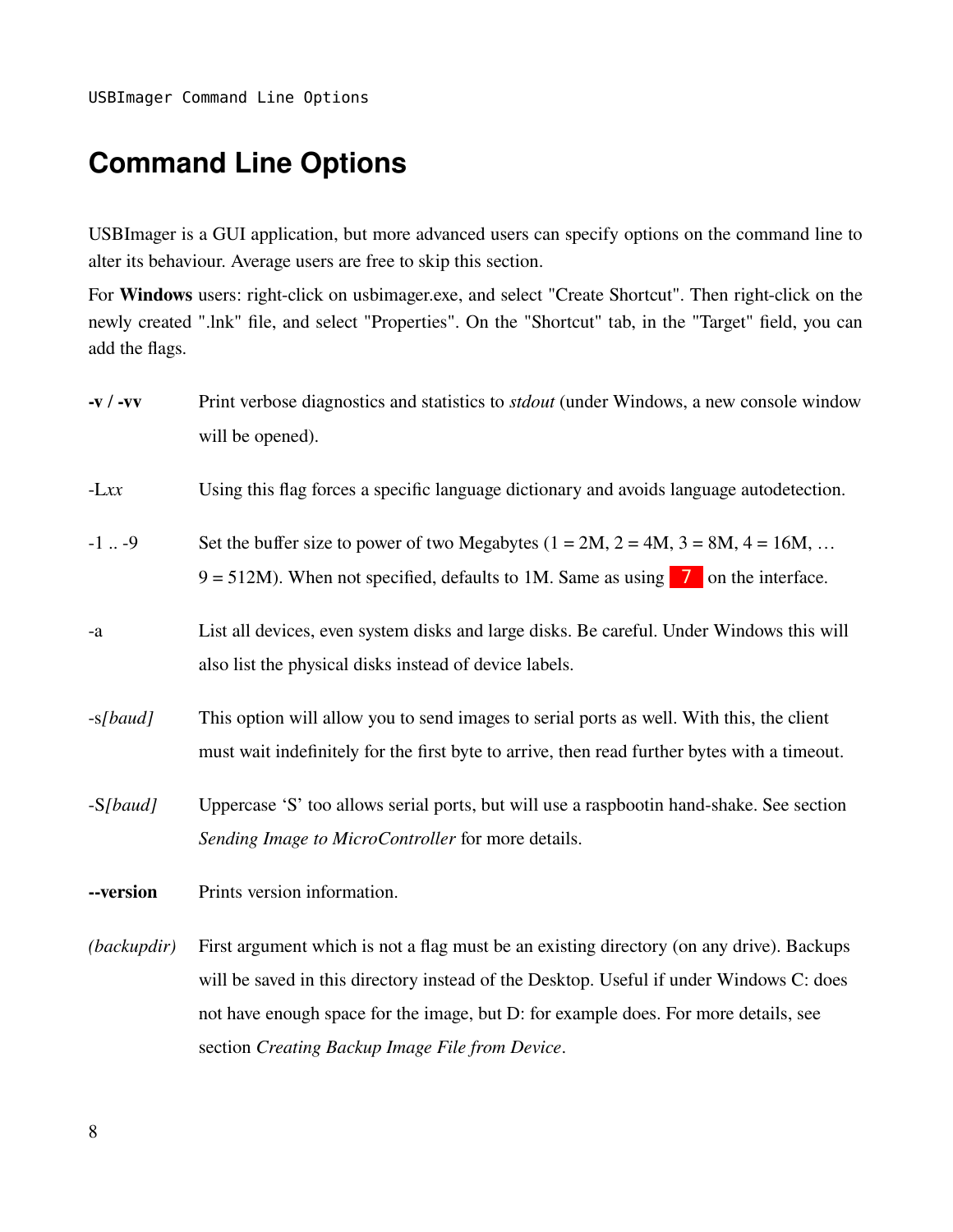# <span id="page-8-3"></span>**User Interface**

|   | <b>USBImager</b>                                                   |   |
|---|--------------------------------------------------------------------|---|
|   | C:\Users\bzt\Downloads\2020-02-05-raspbian-buster-full.zip<br>1.11 |   |
|   | $\triangle$ Read<br>$\blacktriangledown$ Write                     | ⋾ |
|   | D: [15.4 GiB] Kingston DataTraveler 3.0                            | 4 |
|   | Compress<br>$\overline{\mathsf{v}}$ Verify<br><b>1M</b>            |   |
| O |                                                                    | Ջ |

The interface is very simple, has one window only.

Binaries with the "**wo**" in their names, and when compiled with USE\_WRONLY, the interface is even simpler and write-only:

| <b>USBImager</b>                                                    |  |
|---------------------------------------------------------------------|--|
| C:\Users\bzt\Downloads\2020-02-05-raspbian-buster-full.zip<br>1.1.1 |  |
| D: [15.4 GiB] Kingston DataTraveler 3.0                             |  |
| Write                                                               |  |
|                                                                     |  |

### <span id="page-8-2"></span>**1. Image file**

The image file selection allows you to specify an image on your file system.

#### <span id="page-8-1"></span>**2. Write out Button**

Pressing this button will start the write operation, reading the image file and writing to device.

### <span id="page-8-0"></span>**3. Read in Button**

Pressing this button will start a backup operation, reading the device and writing to an image file.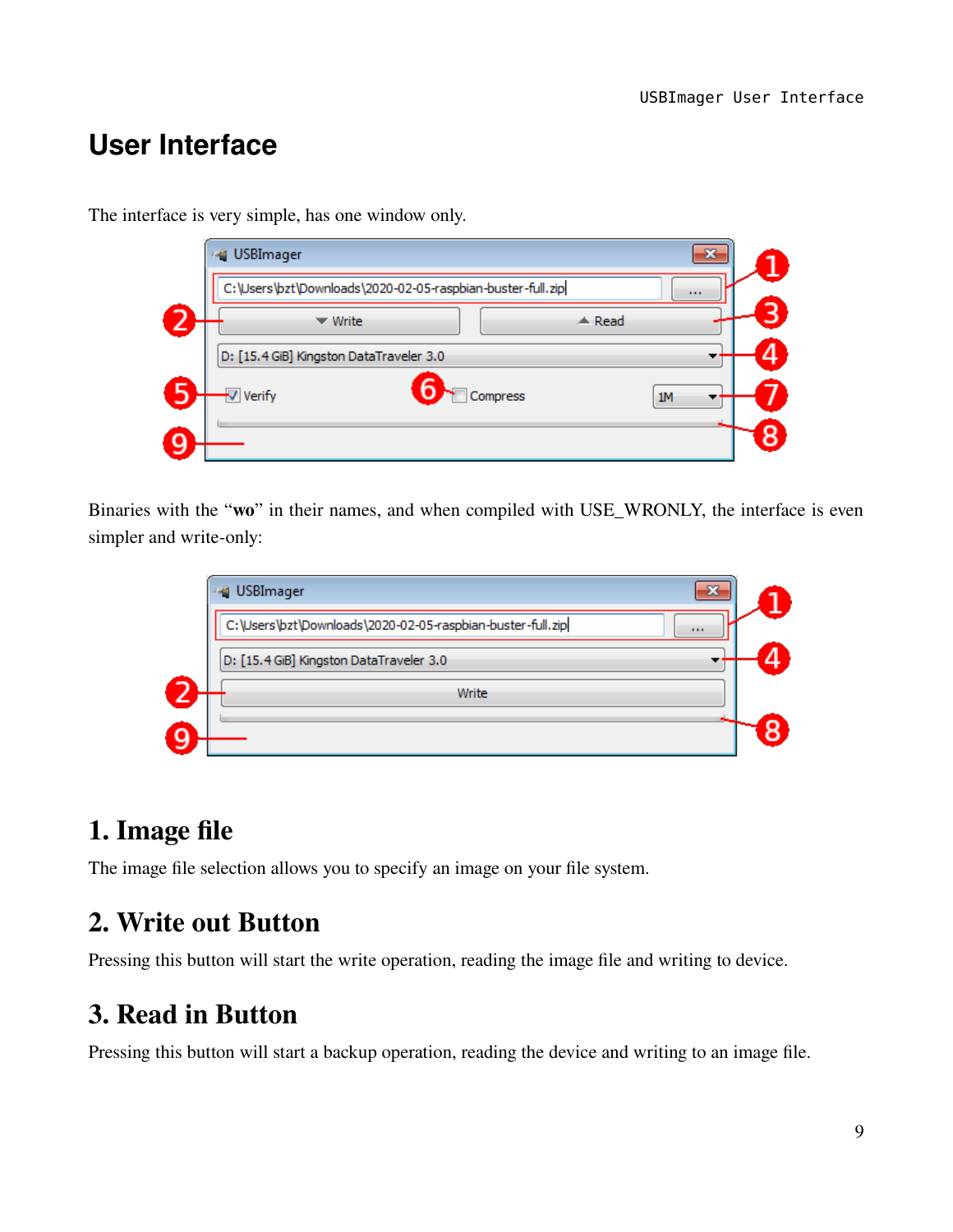USBImager User Interface

### <span id="page-9-5"></span>**4. Device selection**

This selection allows you to specify the device. Only removable devices are listed to prevent accidental overwriting of the system disk.

# <span id="page-9-4"></span>**5. Verify Checkbox**

If checked, then the write operation will read back each block and compare to the original image in memory. This verifies if the write was indeed successful.

# <span id="page-9-3"></span>**6. Compress Checkbox**

If checked, then the backup operation will also compress the image file before it is saved on your Desktop.

### <span id="page-9-2"></span>**7. Buffer Size Selection**

The image and the device will be processed in this big chunks. Keep in mind that the actual memory requirement is threefold, because there's one buffer for the compressed data, one for the uncompressed data, and one for the data read back for verification.

# <span id="page-9-1"></span>**8. Progress Bar**

This bar shows the actual progress of the operation.

### <span id="page-9-0"></span>**9. Status Bar**

The status bar displays the progress in a textual form. It shows how many bytes has been processed as well as the estimated remaining time.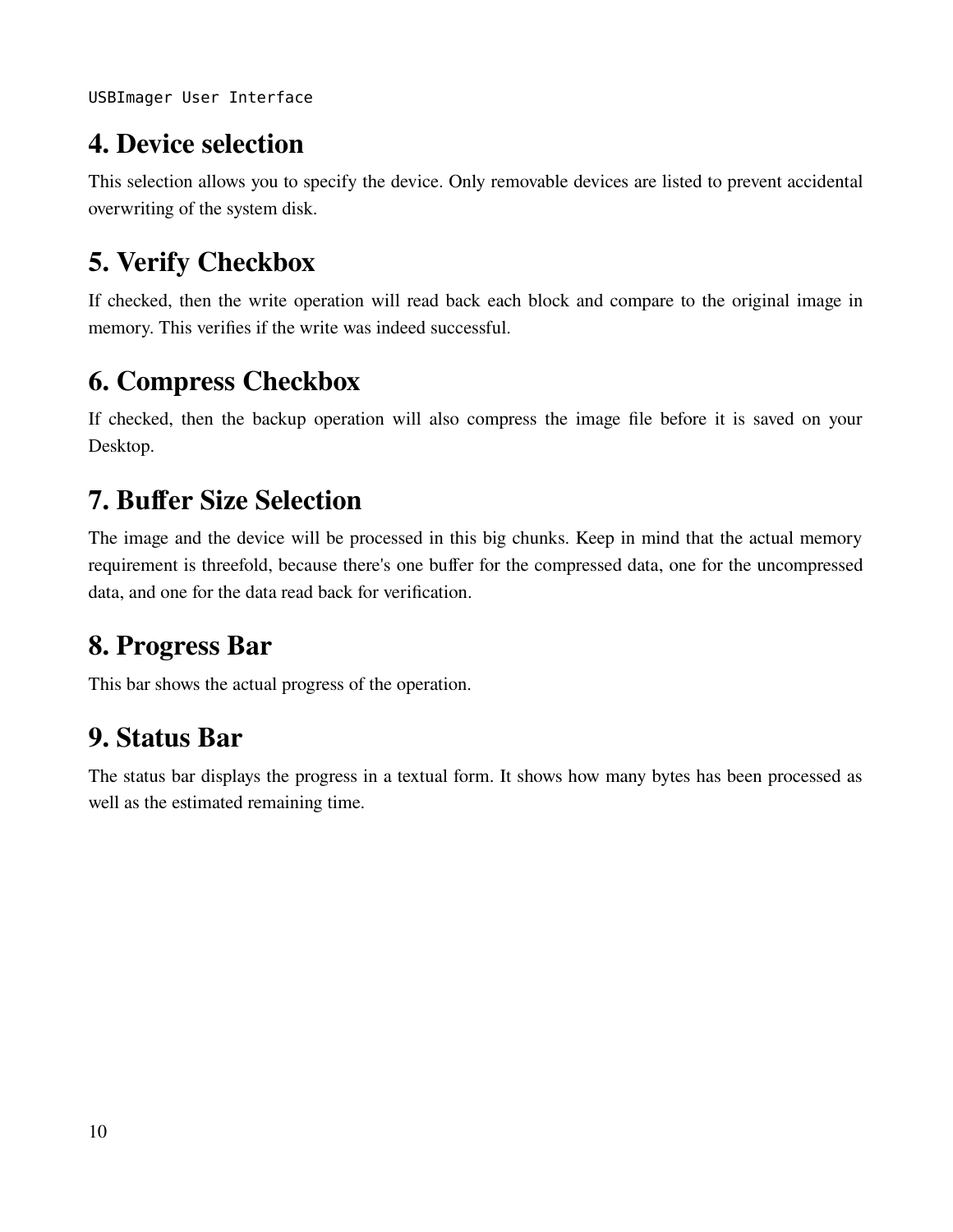### <span id="page-10-0"></span>**Writing Image File to Device**

Select the image file to be written by clicking on  $\begin{bmatrix} 1 \\ 1 \end{bmatrix}$ . The file can be a raw disk dump image (*.img*, **.bin**, **.raw**, **.iso**, **.dd**, etc.), compressed image (**.gz**, **.bz2**, **.xz, .zst**) or archive (**.zip**, both PKZip and Zip64 supported, **.zzz** (ZZZip), **.tar** or **.cpio** (plus their compressed variants)). For archives with multiple files, the first file in the archive is used as input.

Select the target device to be written to by clicking on  $\begin{bmatrix} 4 \end{bmatrix}$ .

If you don't trust the device, you can enable write verification by checking  $\begin{bmatrix} 5 \end{bmatrix}$ .

If you know the optimal block size for the device, you can select it by clicking on  $\boxed{7}$ . If you're unsure, leave it at "1M".

Click on  $\boxed{2}$  to start.

As soon as the progress bar finishes, the image is physically written, you can detach the device.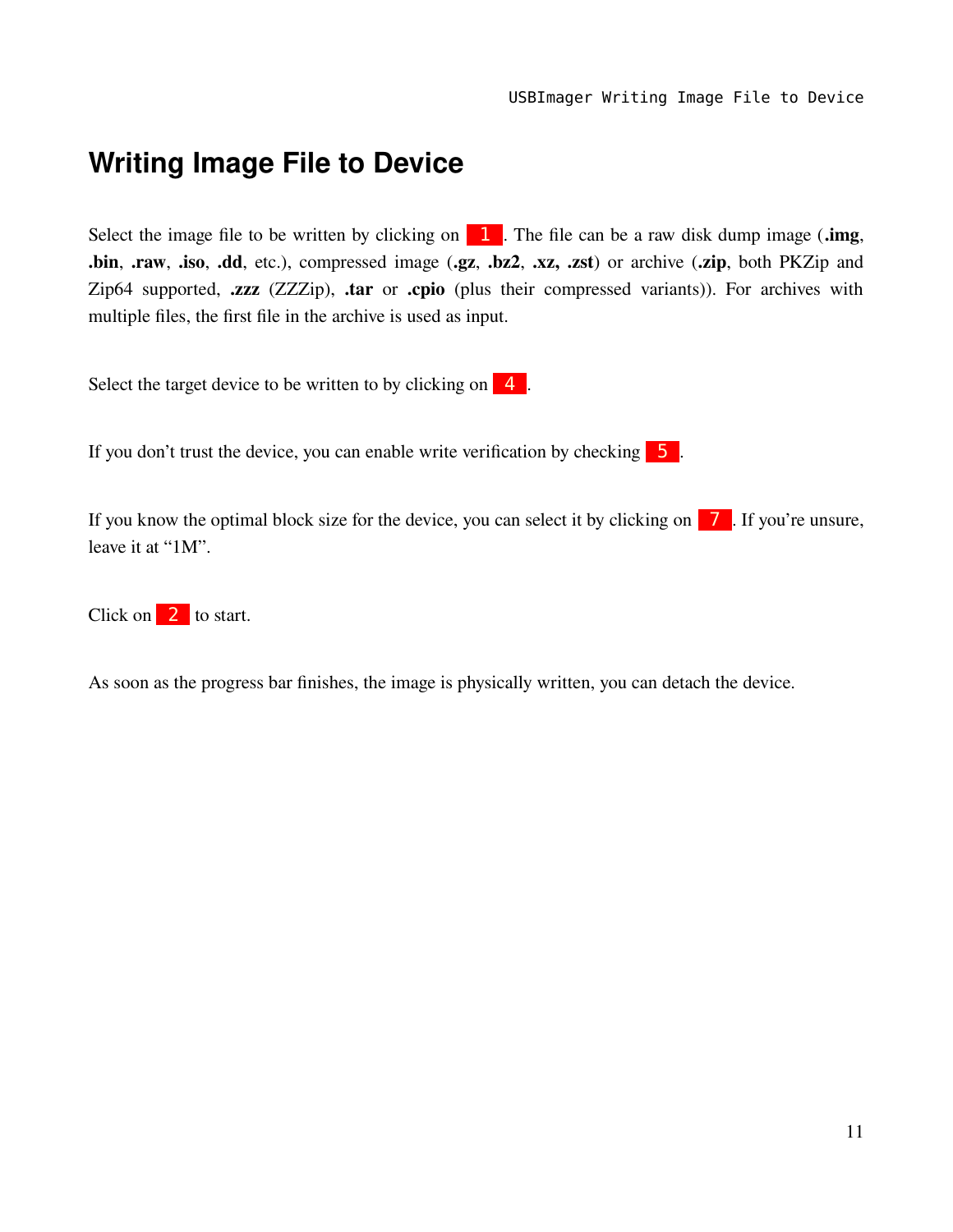USBImager Creating Backup Image File from Device

### <span id="page-11-0"></span>**Creating Backup Image File from Device**

Select the source device to be backed up by clicking on  $\begin{bmatrix} 4 \end{bmatrix}$ .

If you want to save storage space, you can enable compression by checking  $\overline{6}$ . This will compress the image using zstandard algorithm.

If you know the optimal block size for the device, you can select it by clicking on  $\boxed{7}$ . If you're unsure, leave it at "1M".

Click on  $\overline{3}$  to start.

The image will be saved on your Desktop, and you'll see the image file's name in  $\boxed{1}$ . The name is in the form "usbimager-(date)T(time).dd". If "Compress" option is checked, then a ".zst" suffix will be added.

Note: on Linux, if ~/Desktop is not found, then ~/Downloads will be used. If even that doesn't exists, then the image file will be saved in your home directory. On other platforms the Desktop always exists, but if by any chance not, then the current directory is used. On all platforms, if an existing directory is given on the command line, that is used to save backups. See section *Command Line Options*.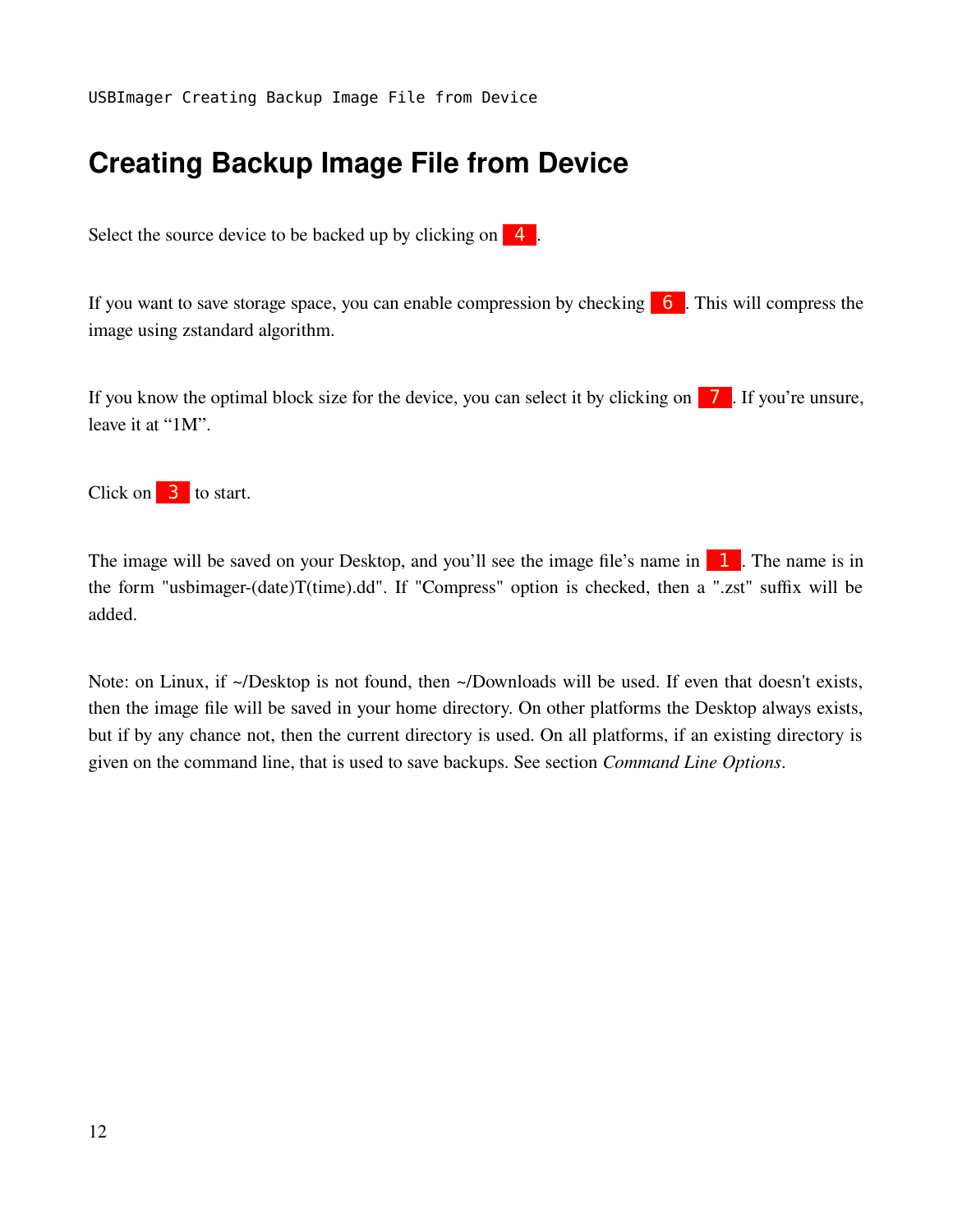# <span id="page-12-0"></span>**Sending Image to MicroController**

For this, you'll have to start USBImager with the "-S" command line flag. Under Linux your user has to be the member of the "uucp" or "dialout" groups (differs in distributions). The serial line is set to 115200 baud, 8 data bits, no parity, 1 stop bit. For a simple boot loader that's compatible with USBImager, take a look at [Image Receiver](https://gitlab.com/bztsrc/imgrecv) (available for RPi1, 2, 3, 4 and IBM PC BIOS machines).

This mode is also used to send emergency initrd images to [BOOTBOOT](https://gitlab.com/bztsrc/bootboot) compatible boot loaders.

If the 115200 does not suit your needs, just add a different baud after the flag, like "-S230400".

Connect your PC with the microcontroller / other machine using a serial cable.

Select the kernel image file to be sent by clicking on  $\boxed{1}$ . The file should be in raw executable format, but depending on the receiver software, could be ELF as well. Archives are not supported, and compressed images will be sent as-is to minimize transfer time. To support compressed images, decompression has to be implemented on the receiver side.

Select the serial port where the cable is connected to by clicking on  $\begin{bmatrix} 4 \end{bmatrix}$ .

Click on  $\overline{2}$  to start. The status bar  $\overline{9}$  will show "Waiting for client".

Turn on the microcontroller / other machine running a simple image receiver boot loader. As soon as the handshake is done, USBImager will start sending the image automatically.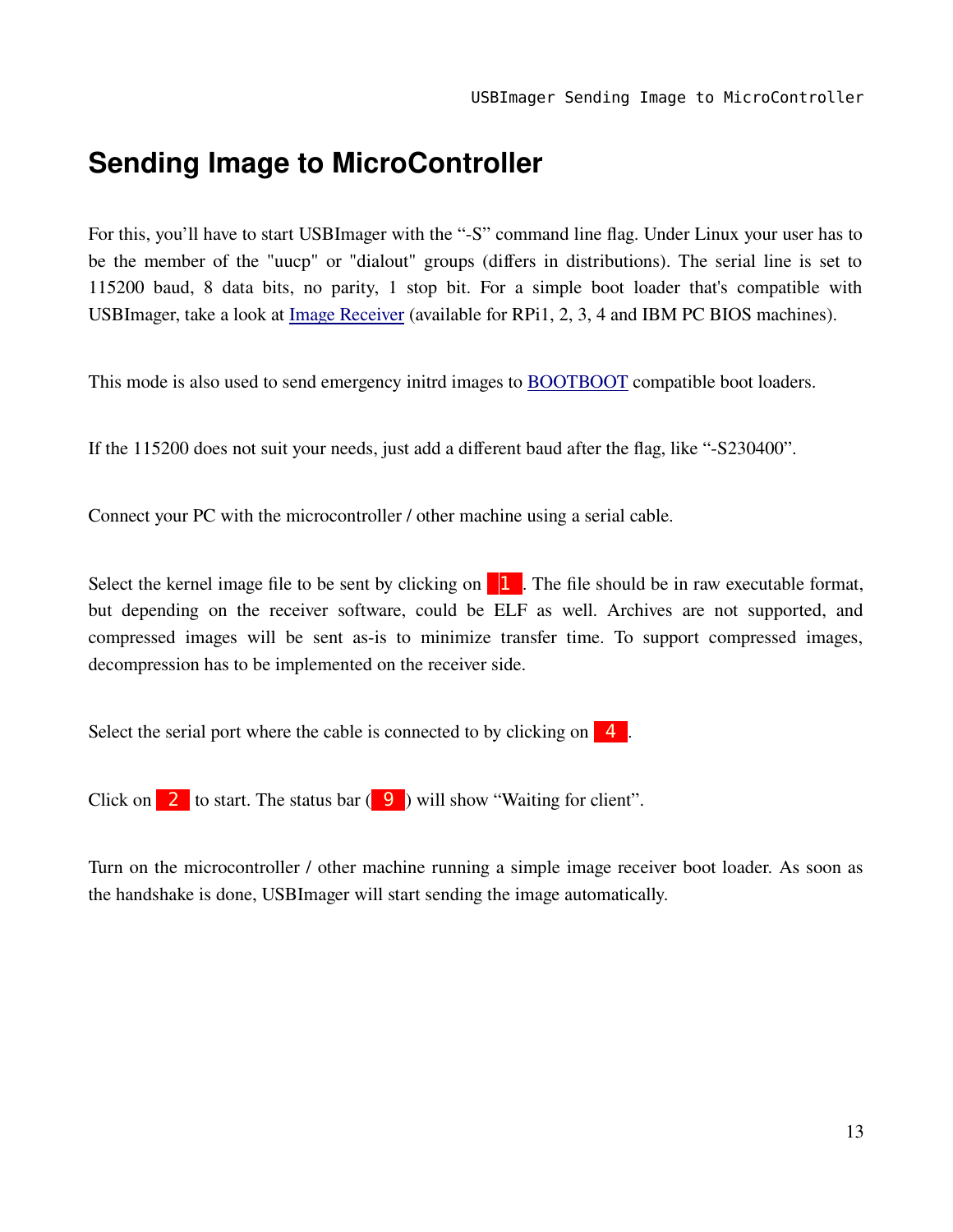# <span id="page-13-4"></span>**Appendix**

### <span id="page-13-3"></span>**Compilation from Source**

#### <span id="page-13-2"></span>**Windows**

Dependencies: just standard Win32 DLLs, and MinGW for compilation.

1. install [MinGW,](https://osdn.net/projects/mingw/releases) this will give you "gcc" and "make" under Windows

2. open MSYS terminal, and in the src directory, run make

3. to create the archive, run make package

#### <span id="page-13-1"></span>**MacOS**

Dependencies: just standard frameworks (CoreFoundation, IOKit, DiskArbitration and Cocoa), and command line tools (no need for XCode, just the CLI tools).

1. in a Terminal, run xcode-select --install and in the pop-up window click "Install". This will give you "gcc" and "make" under MacOS.

2. in the src directory, run make

3. to create the archive, run make package

By default USBImager is compiled for native Cocoa with libui (included). You can also compile for X11 (if you have XQuartz installed) by using USE\_X11=yes make. Running make will complain about setgid, don't mind.

#### <span id="page-13-0"></span>**Linux**

Dependencies: libc, libX11 and standard GNU toolchain.

1. in the src directory, run make

- 2. to create the archive, run make package
- 3. to create a Debian package, run make deb
- 4. to install, run sudo make install

You can also compile for GTK+ by using USE LIBUI=yes make. That'll use libui (included), which in turn relies on hell a lot of libraries (pthread, X11, wayland, gdk, harfbuzz, pango, cairo, freetype2 etc.) Also note that the GTK version cannot be installed with setgid bit, so that write access to disk devices cannot be guaranteed. The X11 version gains "disk" group membership on execution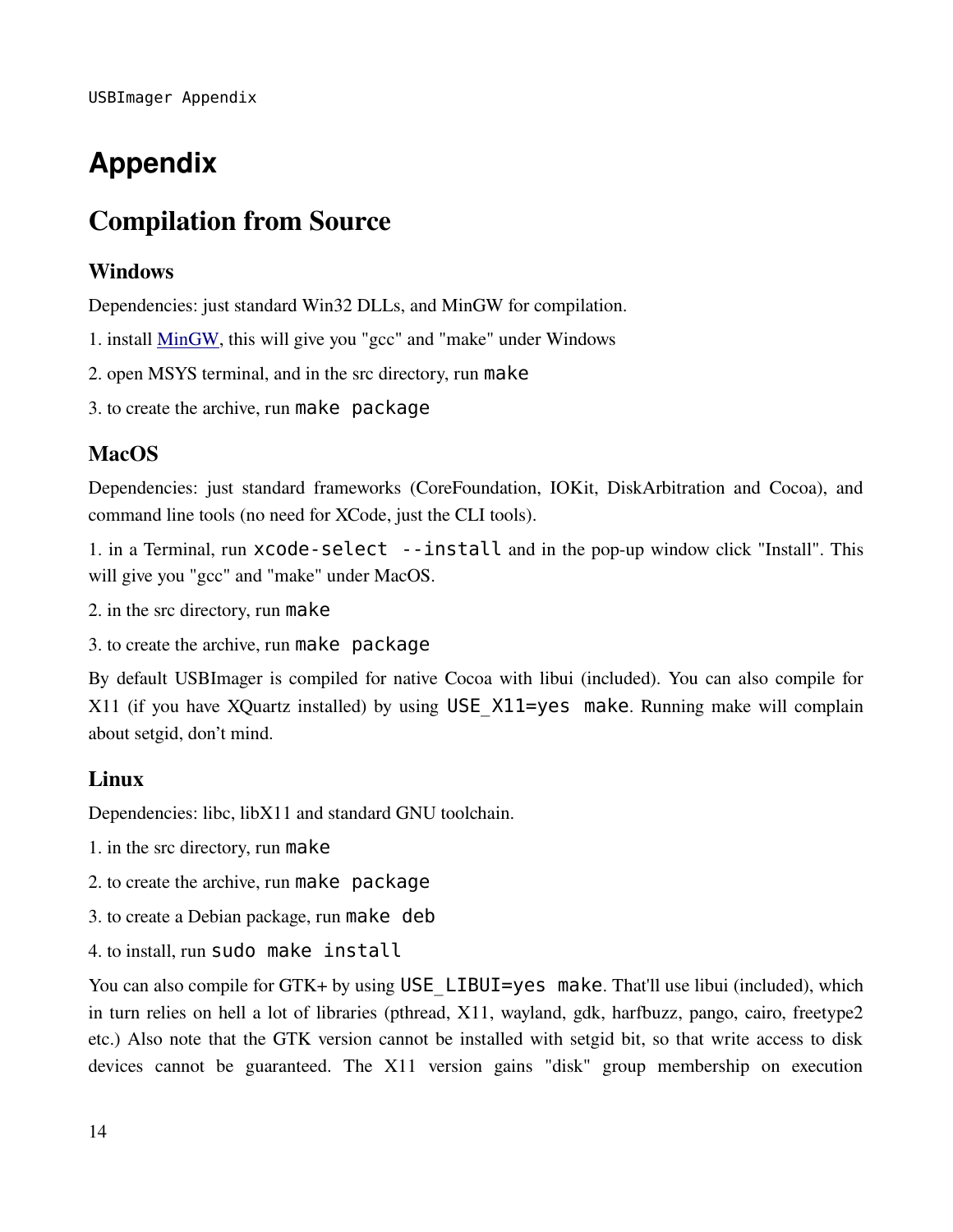automatically. For GTK you'll have to add your user to that group manually or run USBImager via sudo, or compile with udisks2 support, otherwise you'll get "permission denied" errors.

#### <span id="page-14-6"></span>**Ubuntu**

As for Ubuntu, you must compile in udisks2 support. You'll need the following packages:

```
sudo apt-get install build-essential libgtk-3-dev libudisks2-dev \
```
 libglib2.0-dev and compile with

USE\_LIBUI=yes USE\_UDISKS2=yes make all deb

# <span id="page-14-5"></span>**Compilation Options**

Options can be set in environment variables when running make.

#### <span id="page-14-4"></span>**DEBUG**

Adds debugging information such as extra symbols and source file references to the executable. These can be read by both valgrind and gdb.

#### <span id="page-14-3"></span>**USE\_WRONLY**

Use a simplified interface which has only a "Write" button.

#### <span id="page-14-2"></span>**USE\_X11**

Under platforms where libui is the default, selects X11 frontend. Currently MacOS.

#### <span id="page-14-1"></span>**USE\_LIBUI**

Under platforms where libui is not the default, selects libui. Currently Linux. Windows should support this too, but I was unable to statically link with libui under Windows. Libui under Linux in turn depends on GTK-3+.

#### <span id="page-14-0"></span>**USE\_UDISKS2**

Make USBImager to fallback to libudisks2 if it cannot umount or open the device. Be warned, using udisks2 is a dependency hell, and you'll need many libraries and many daemons running in order to work. Don't even try if you're not using a Gnome-based desktop.